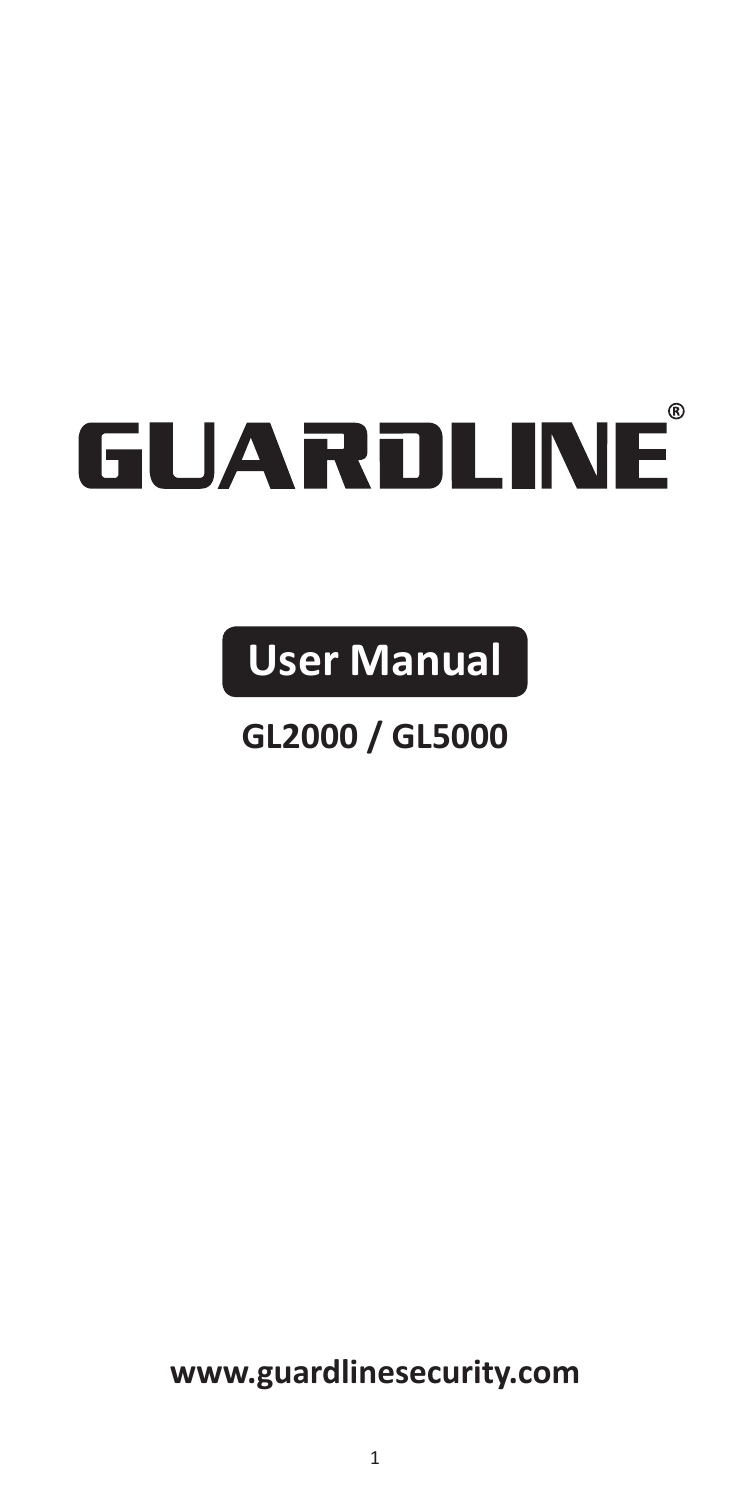#### Thank you for your purchase!

The GL2000 model has a 500 ft (150 m) range and the GL5000 model has a 1/4 mile (400 m) range. Both models are great for multiple applications, including:

- Alerting you when visitors enter your driveway
- Deterring trespassers and thieves from entering your property or building
- Alerting you to wildlife on your land
- Using in drive-thrus to signal that a customer has pulled in, and more!

If you have questions about your Guardline alarm, our USA-based customer service is available Monday through Friday, from 7am to 3pm Pacific Time at (888) 519-0413 or online in our Support section at www.guardlinesecurity.com

Sincerely,

*The Guardline team*

## **Welcome Table of Contents**

| 1. What's included in the box?               | 4  |
|----------------------------------------------|----|
|                                              | 4  |
|                                              | 5  |
| 2. Getting Started                           | 6  |
|                                              | 6  |
|                                              | 7  |
| 2.3 Pairing your Sensor and Receiver         | 8  |
|                                              | 9  |
| 3. Adding Additional Units                   | 11 |
| 3.1 Pairing Additional Sensors and Receivers | 11 |
| 4. Advanced Settings                         | 12 |
| 4.1 Manufacturer Default Settings            | 12 |
|                                              | 13 |
|                                              | 14 |
| <b>5. Additional Features</b>                | 16 |
|                                              | 16 |
|                                              | 17 |
| 5.3 Connecting an External 12v device        | 18 |
| 5.3.1 Unpowered 12v device                   | 18 |
| 5.3.2 Powered 12v device                     | 19 |
| 5.3.3 Customizing your 12v external          |    |
|                                              | 20 |
| 6. Troubleshooting                           | 22 |
|                                              | 25 |
|                                              | 25 |
| 6.3 Multiple Receiver Conflicts              | 26 |
| <b>7. Accessories</b>                        | 27 |
| 7.1 Guardline Extra Receiver for             |    |
|                                              | 27 |
| 7.2 Guardline Extra Sensor for               |    |
|                                              | 27 |
| 8. Questions?                                | 28 |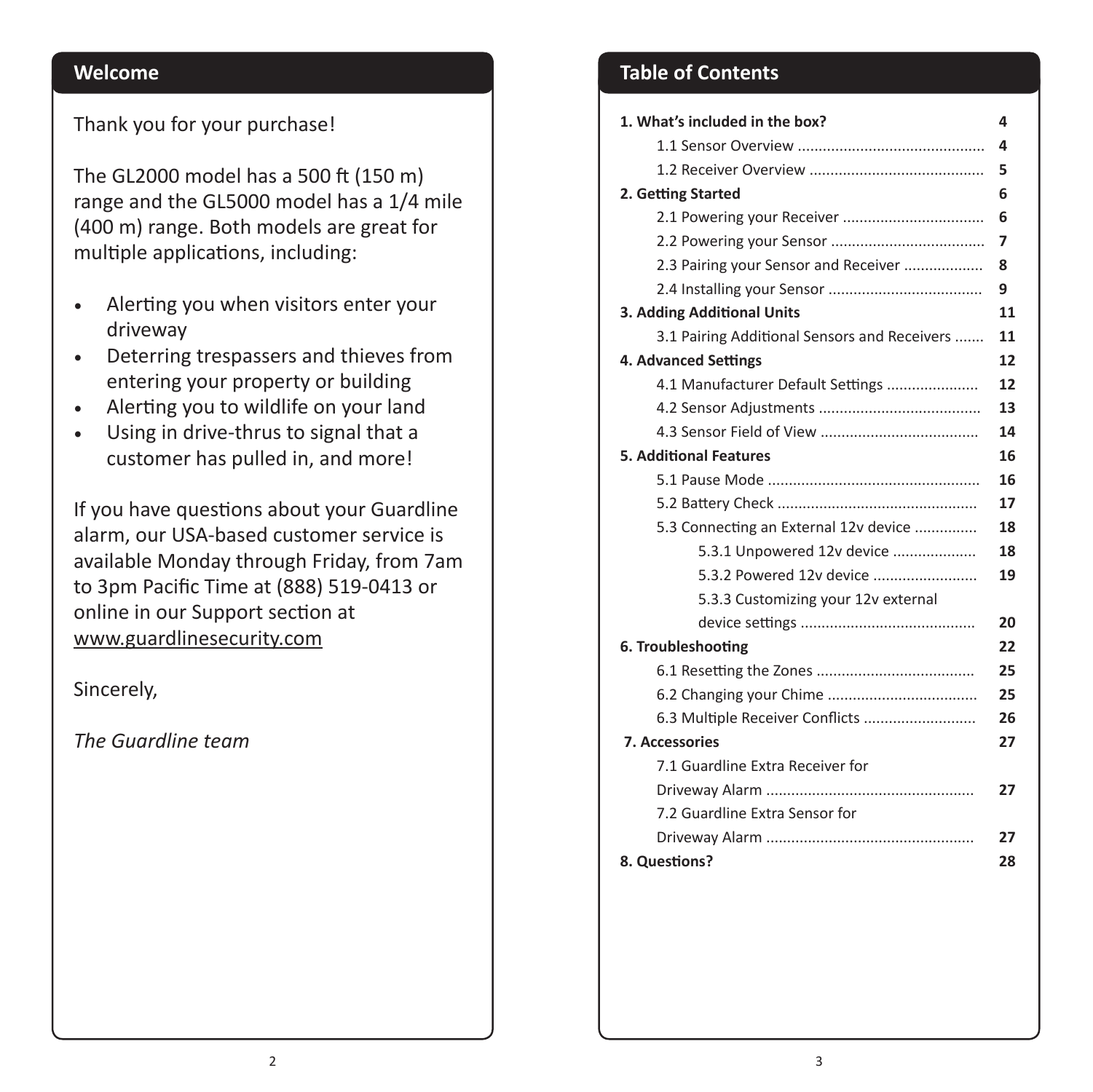## **1. What's included**



You can pair up to 16 sensors to your receiver (4 per zone), allowing you to receive alerts for a nearly-unlimited number of areas. Each sensor can have its own unique melody.





#### **1.2 Receiver Overview**

The receiver has up to four zones that you can use to cover a variety of locations. You can also have multiple receivers in different locations in your home or business, so you can hear the alarm chimes.

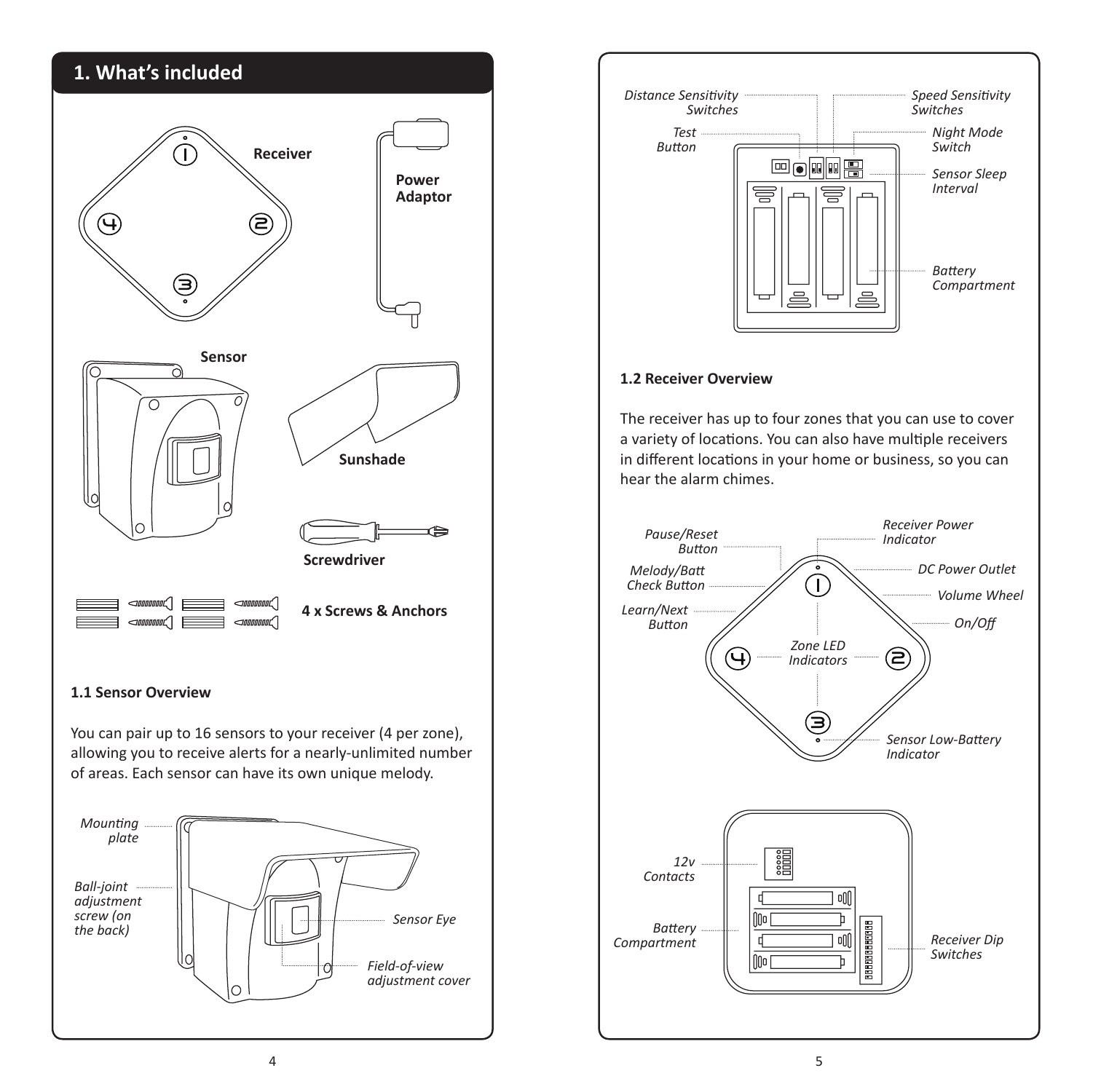### **2. Getting Started**

The basic steps for installing and setting up your Guardline alarm are:

- 2.1 Powering your Receiver
- 2.2 Powering your Sensor
- 2.3 Pairing your Sensor and Receiver
- 2.4 Installing your Sensor

#### **2.1 Powering your Receiver**

The main power source for the receiver is the included 12v/500mA AC/DC power adapter.

Simply plug the adapter into a wall outlet, then into the side of your receiver, near Zone 1.



We also recommend putting backup batteries into your receiver, to ensure you maintain coverage in the event of a power outage.

To insert batteries into your receiver, push up with your thumbs just below the Guardline sticker on the back of the receiver.



Install 4 (four) x AAA batteries and replace the cover until it snaps into place.

> **Watch the video:**  www.guardlinesecurity.com/open-receiver

#### **2.2 Powering your Sensor**

The sensor runs on four (4) AA batteries (not included) and operates wirelessly at a maximum distance from the receiver of 500 ft (150 m) for the GL2000 model, or 1/4 mile (400 m) for the GL5000 model.

To insert batteries into the remote sensor:

**1.** Remove the screws from the four corners of the sensor to access the battery compartment.

**BE CAREFUL!** The screws are very small, don't lose them.





**2.** Install 4 (four) AA batteries, replace the cover and secure the screws.

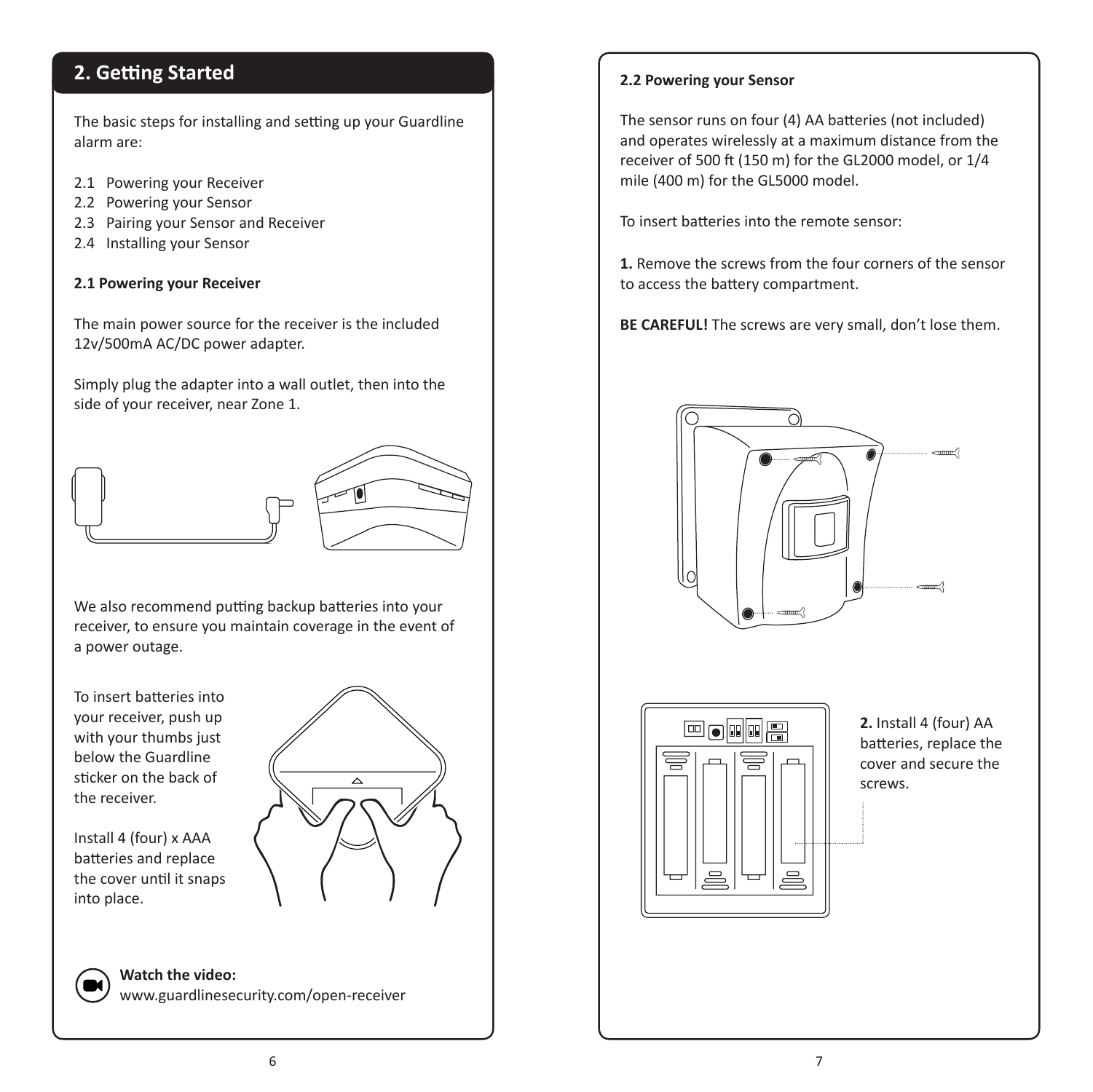#### **2.3 Pairing Your Sensor and Receiver**

Now that your sensor and receiver are powered, your sensor needs to be paired with your receiver before your system will function.

Have the sensor and receiver nearby and ensure the sensor is **turned away from you.**



## **NOTE**

**Learn mode has a time-out feature after 30 seconds of inactivity. If you didn't hear a beep confirming that your melody was paired, repeat the pairing process and make sure that your selected zone is still flashing when you activate the sensor.**



**Watch the video:** www.guardlinesecurity.com/quickstart

#### **2.4 Installing your Sensor**

We recommend mounting the motion sensor at least 3 to 4 ft (1 m) above the ground on a sturdy, non-metal surface (i.e. a wall, wooden post or tree) with the sensor eye pointed straight out over the area you wish to cover (such as up your driveway looking towards your house). This will decrease or eliminate false alarms from small animals, give you a longer area to pick up movement, and avoid unwanted alarms from nearby lawns/roads.



## **NOTE**

**Always test that your sensor is working in your desired location before installing it. Avoid placing your sensor in a location where sunlight will shine directly into the sensor eye. Direct sunlight may cause false alarms and/or damage to the PIR sensor.**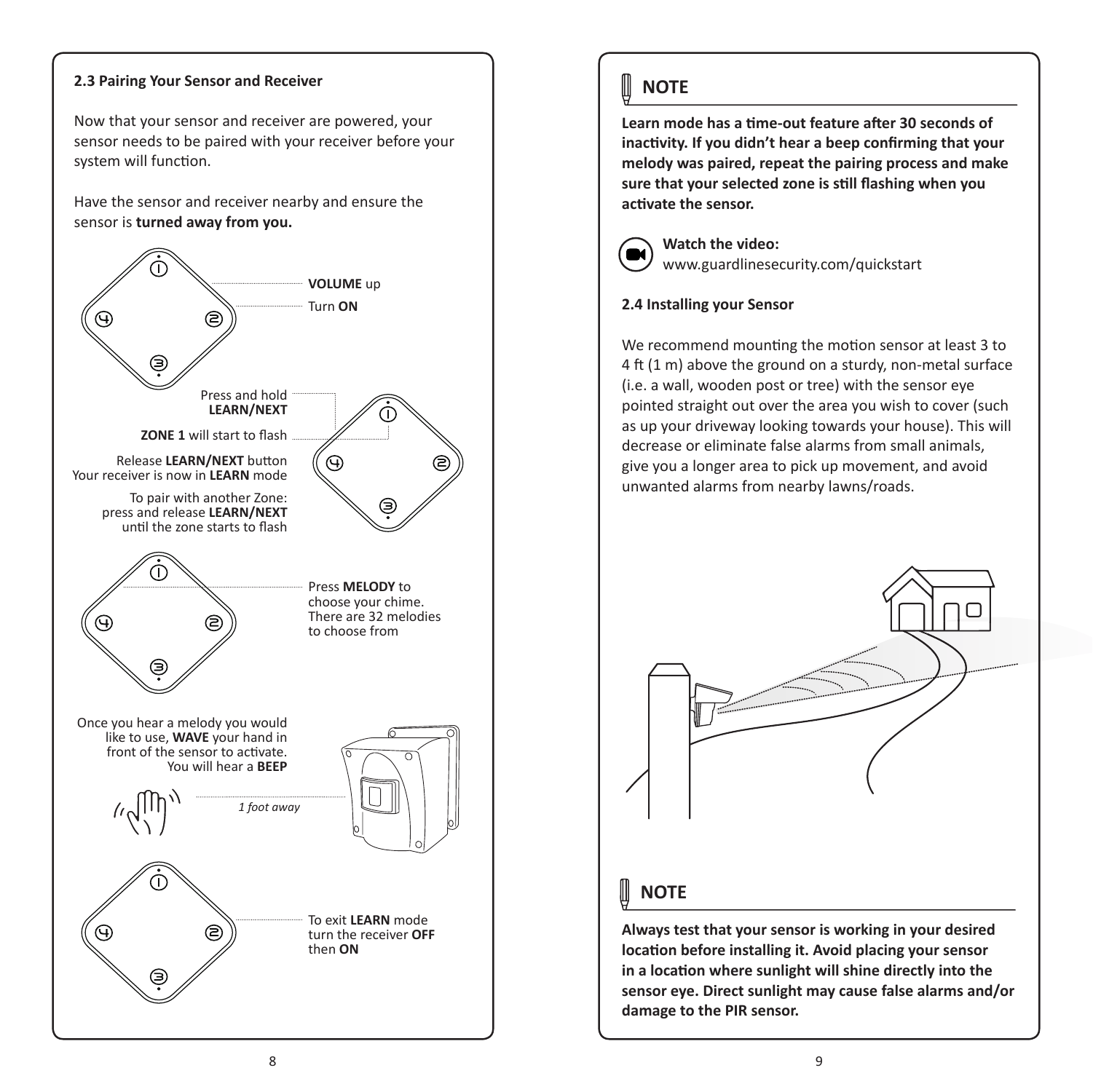Tools you will need for installation:

- Pencil
- Phillips screwdriver
- Electric drill with 3/32" and 9/32" drill bits (recommended)
- Hammer (optional)

**1.** Mark the mounting surface with a pencil using the four mounting holes on the sensor mount as a guide.

**2.** If installing on a wooden surface, you only need to use the included screws. Drill out your pilot holes using a 3/32" drill bit to a depth of ¾". This will help prevent stripping of the screws and hold the sensor more securely.

**3.** If installing on any other surface, such as brick or masonry, you will use the included screws and anchors. Drill out your pilot holes using a 9/32" drill bit to a depth of 1". Gently tap the anchors into your pilot holes using a hammer until the anchors are flush with the mounting surface.

**4.** Screw the sensor mount onto the post just until tight. Do not over-tighten.

**5.** Adjust the angle of your sensor so that it is looking at your target area.

## **NOTE**

**If your sensor swivel is too loose, you can adjust this by tightening the screw on the back of your sensor's mounting plate.**

## **3. Adding Additional Units**

#### **3.1 Pairing Additional Sensors and Receivers**

Your Guardline Driveway Alarm can support an unlimited number of receivers and up to 4 sensors per zone, for a total of 16 sensors per receiver. Each additional sensor can be paired to any available zone with any of the 32 available melodies. By pairing additional sensors to different zones, you can build a comprehensive security network that allows you to easily distinguish where your alerts are coming from.

Additional receivers let you receive alerts in more locations, such as your garage or workshop or in different rooms or different floors throughout your house.

To add an additional sensor or receiver to your existing Guardline Driveway Alarm setup, follow the steps in section 2.3



**Watch the video:** www.guardlinesecurity.com/additional-sensor



**Watch the video:** www.guardlinesecurity.com/additional-receiver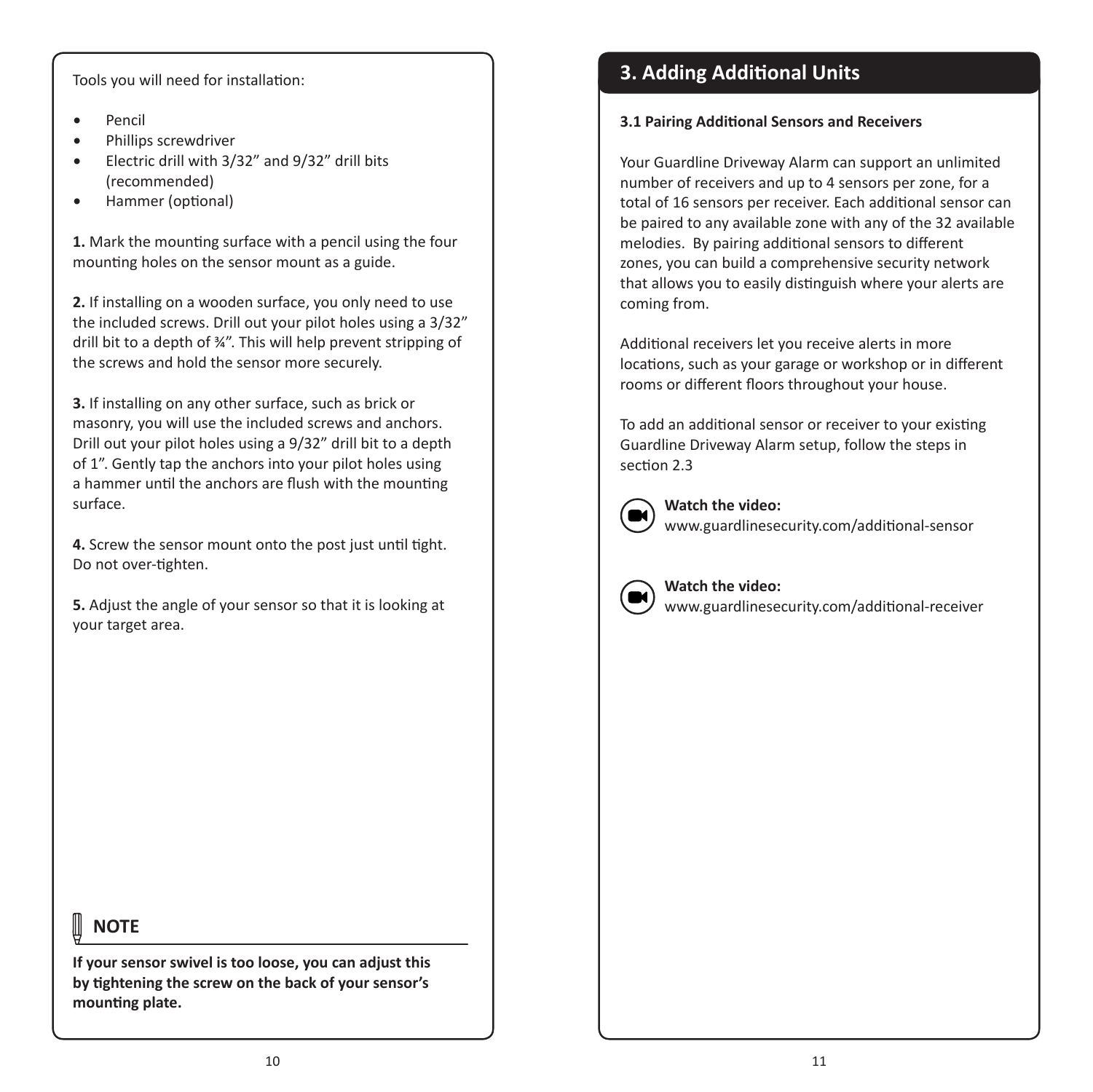## **4. Advanced Settings**

Though your Guardline Driveway Alarm System is factory-set to the most common uses, sometimes your needs may require a more customized setup.

For example, you may need to:

- Turn on the night mode if you only want to receiver alerts when it is dark or dimly lit.
- If your sensing area is only a sidewalk-width away and not across the road, you may want to change the Distance Sensitivity to just 13 ft (4 m).

oN

#### **4.1 Manufacturer Default Settings**

#### **4.2 Sensor Adjustments**

Several switches inside the sensor battery compartment regulate various sensor functions including Distance Sensitivity, Night Mode, Delay or Sleep Interval, and Speed Sensitivity. Follow this guide to adjust your unit to the desired setting(s):

**1.** Remove the sunshade and the four screws holding the sensor cover in place.





**2.** Inside the sensor unit is a battery compartment and rows of switches that control the sensor settings.

**A B C D**

**M** 

**E**

 $\overline{\mathbf{m}}$ 

 $\overline{m}$ 

**NOTE**  $\mathbb{H}$ 

**Sensor**

**Receiver**

**Our system has been pre-set to the most commonly used settings. It is recommended that users test the unit(s) under the default settings before adjusting.**

**Edio al Tr**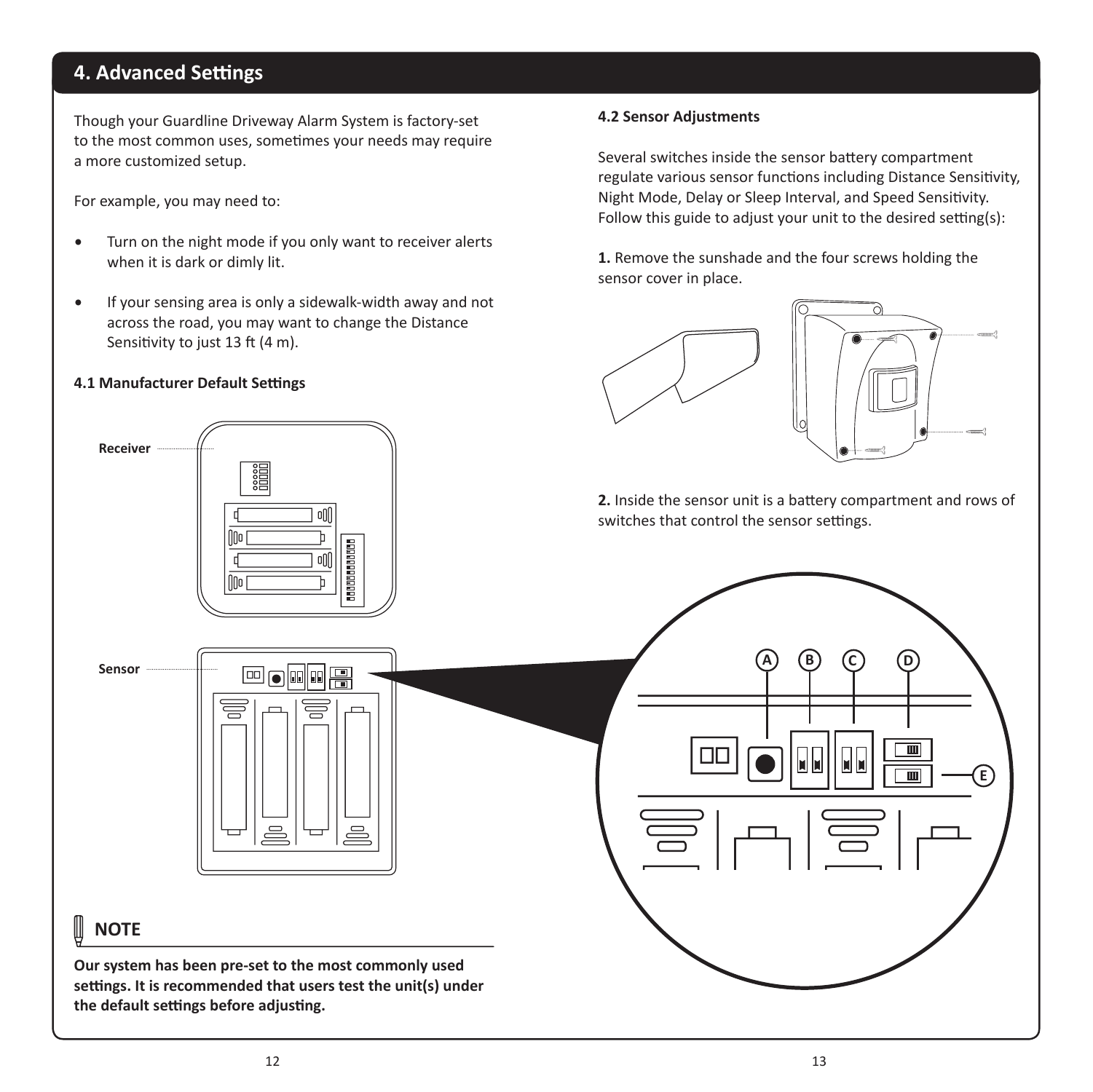**3.** Use the following guide to set the sensor according to your preferences, using a pen or other hard, narrow object to move the various switches.

## **A Test**

Press the Test button during setup to test that the sensor is correctly paired with its receiver. The Test button is also used to recode the sensor in cases where more than one receiver is being used (see Pairing the Sensors with the Receiver).

## **B Distance Sensitivity**

These switches control how far away your sensor will detect objects passing in front of it. By default, both switches are in the 'down' position, allowing the maximum distance sensitivity of 39 feet. Use a shorter distance for shorter driveways or to avoid picking up objects past your driveway. To change the distance sensitivity, find your desired distance below and change the switches accordingly:

- 40 ft Switch 1 down, Switch 2 down  $\|\cdot\|$
- 26 ft Switch 1 down, Switch 2 up  $\Pi$
- 23 ft Switch 1 up, Switch 2 down  $\blacksquare$
- 13 ft Switch 1 up, Switch 2 up  $\blacksquare$

If you are experiencing false alarms from cars or animals in the distance, reducing the distance sensitivity can help reduce or eliminate those false alarms.

## **C Speed Sensitivity**

This determines the speed at which objects can be detected by your sensor.

- Standard speed (2 mph or greater)  $\Box$ both switches down
- Slow speed (less than 2 mph)  $\blacksquare$ both switches up

Unless you are using your sensor to be alerted to slowmoving animal activity, we strongly urge you to keep this setting at the standard speed.

#### **D Night Mode**

Turn this **ON** only if you want your sensor to work during low light or dark settings and **not** during the day. In the default **OFF** position, your sensor will work in both day and night settings.

- 24/7 operation (sensor is always on) Switch is set to the left
- Night-only mode (sensor only works at night) Switch is set to the right  $\square$

### **E Sleep Interval**

After detecting motion, the sensor can 'sleep' for either 7 or 30 seconds, allowing an object to pass through the field of vision without setting the alarm off again.

- 7 second interval Switch is set to the right  $\Box$
- 30 second interval Switch is set to the left  $\Box$

#### **4.3 Adjusting Sensor Field of View**

From the factory, your sensor has a 9-degree field of view. You can increase each sensor's field of view to 12 degrees by removing the sensor's window cover:

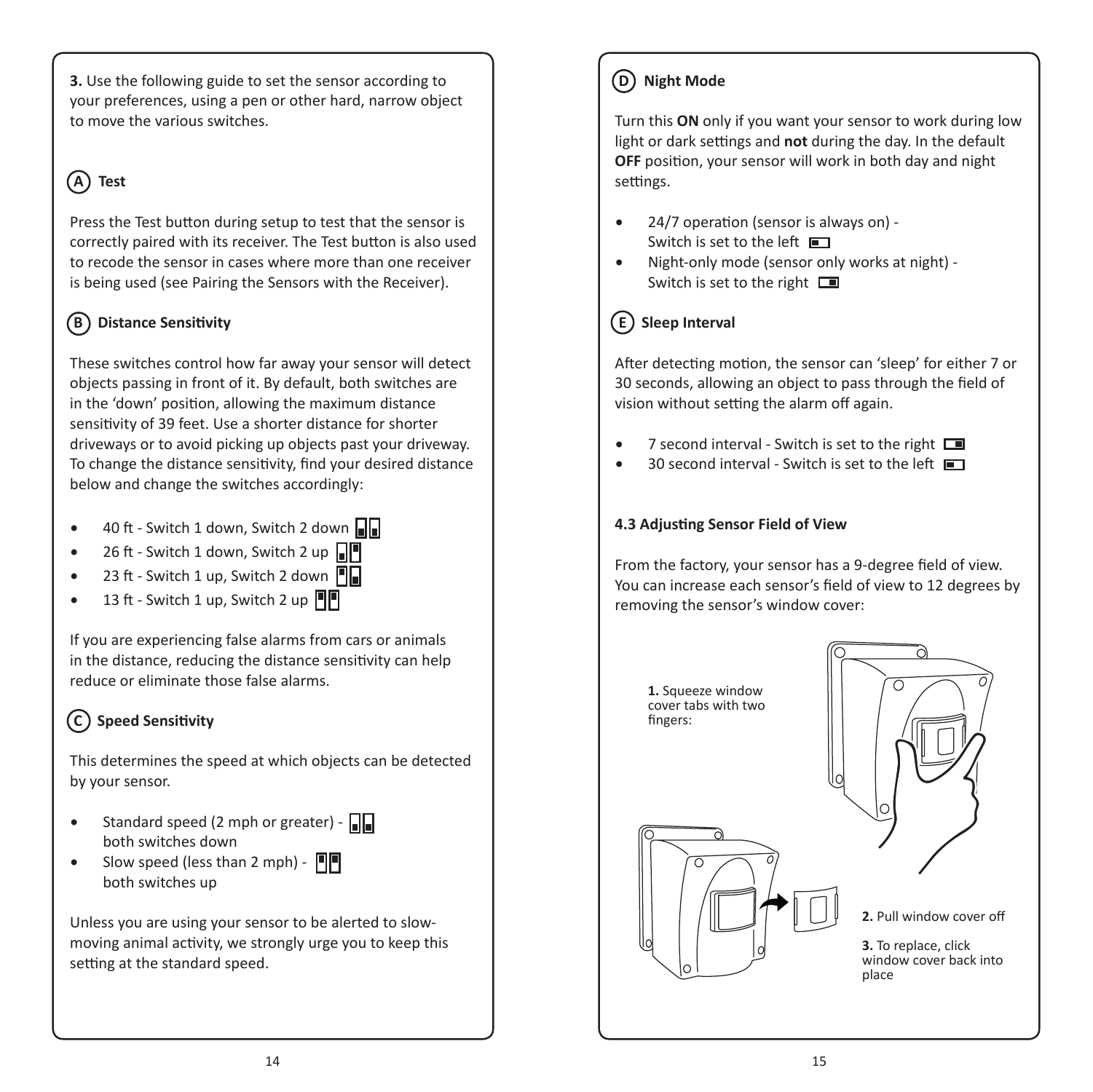

| To change these settings:                                                                                                                                   |                                                                                                                                                                                                                                                                                                                                                                                                      |
|-------------------------------------------------------------------------------------------------------------------------------------------------------------|------------------------------------------------------------------------------------------------------------------------------------------------------------------------------------------------------------------------------------------------------------------------------------------------------------------------------------------------------------------------------------------------------|
| 1<br>2<br>oO<br>d<br>()Oo<br>þ<br>2000000000<br>oO<br>q<br>(100                                                                                             | Switch 1: pause duration<br>30 mins<br>$\blacksquare$ 60 mins<br>Switch 2: pause mode<br>■ STANDARD mode<br>Your receiver will<br>automatically exit Pause<br>mode once the end of the<br>pause duration is reached.<br>MANUAL mode<br>Your receiver will beep<br>at the end of the pause<br>duration, but it will stay in<br>Pause mode. To exit Pause<br>mode, press <b>Pause/Reset</b><br>button. |
| 5.2 Battery Check                                                                                                                                           |                                                                                                                                                                                                                                                                                                                                                                                                      |
| When one or more of the sensor batteries are low, the low-<br>battery indicator LED will blink every 5 seconds.<br>To check which sensor has low batteries: |                                                                                                                                                                                                                                                                                                                                                                                                      |
| 1. Press and hold <b>BATT CHECK</b><br>until Low Battery LED lights up                                                                                      |                                                                                                                                                                                                                                                                                                                                                                                                      |
| 2. Release. Zone 1 will flash.<br>You can now check battery status<br>of Zone 1                                                                             |                                                                                                                                                                                                                                                                                                                                                                                                      |
| 3. Press and hold BATT CHECK.<br>The zone LED will light up to<br>signal which sensor(s) paired to<br>Zone 1 have low battery                               |                                                                                                                                                                                                                                                                                                                                                                                                      |
| If no LEDs light up, all sensors<br>paired with this zone are good                                                                                          |                                                                                                                                                                                                                                                                                                                                                                                                      |
| 4. Press LEARN/NEXT to advance<br>to the next zone                                                                                                          |                                                                                                                                                                                                                                                                                                                                                                                                      |
| <b>5.</b> Repeat step 3 to check battery                                                                                                                    |                                                                                                                                                                                                                                                                                                                                                                                                      |
| <b>6.</b> Repeat steps 3 & 4 for all zones                                                                                                                  |                                                                                                                                                                                                                                                                                                                                                                                                      |
| 7. To exit, press LEARN/NEXT                                                                                                                                |                                                                                                                                                                                                                                                                                                                                                                                                      |
| Watch the video:<br>www.guardlinesecurity.com/battery-check                                                                                                 |                                                                                                                                                                                                                                                                                                                                                                                                      |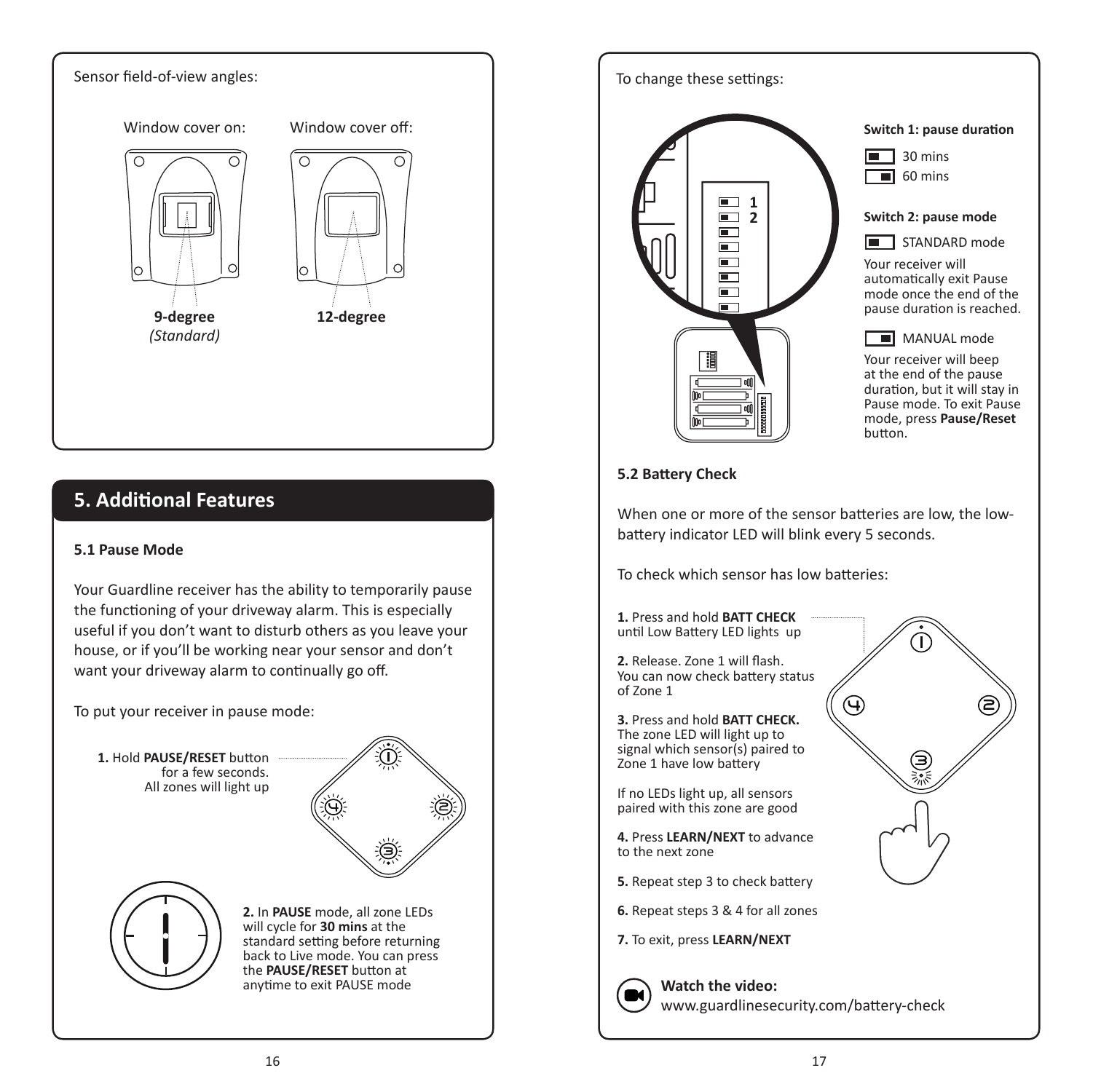#### **5.3 Connecting an External 12v Device 5.3.2 To add a powered 12v accessory**

Your Guardline Driveway Alarm can trigger external devices whenever a signal is received on your receiver. You can use the 12v relay feature to activate powered or unpowered 12v external devices such as strobes or sirens. You can even use the 12v relay to tie your Guardline Driveway Alarm into an existing home alarm system.

#### **5.3.1 To add an unpowered 12v external device:**

**1.** Receiver must be plugged in with the power adapter



**2.** Remove back plate and feed wires through

**3.** Turn on the switches that correspond to the zone(s) on your receiver that you want to activate:



# **1.** Receiver must be plugged in with the power adapter



**2.** Remove back plate and feed wires through

**3.** Turn on the switches that correspond to the zone(s) on your receiver that you want to activate:



**4.** Locate the 5 orange tabs and follow the instructions with your 12v device on how to connect it. If you don't have the instructions, follow the steps below:





**5.** Use the **NO** or **NC** and the **COM** terminals. Consult the instructions on your 12v device to confirm whether you should use NC or NO terminals

**6.** Depress orange tab for either the NO or NC terminal, then insert red wire fully. Do the same with the COM terminal and insert black wire

**7.** Activate your sensor to make sure it's working fully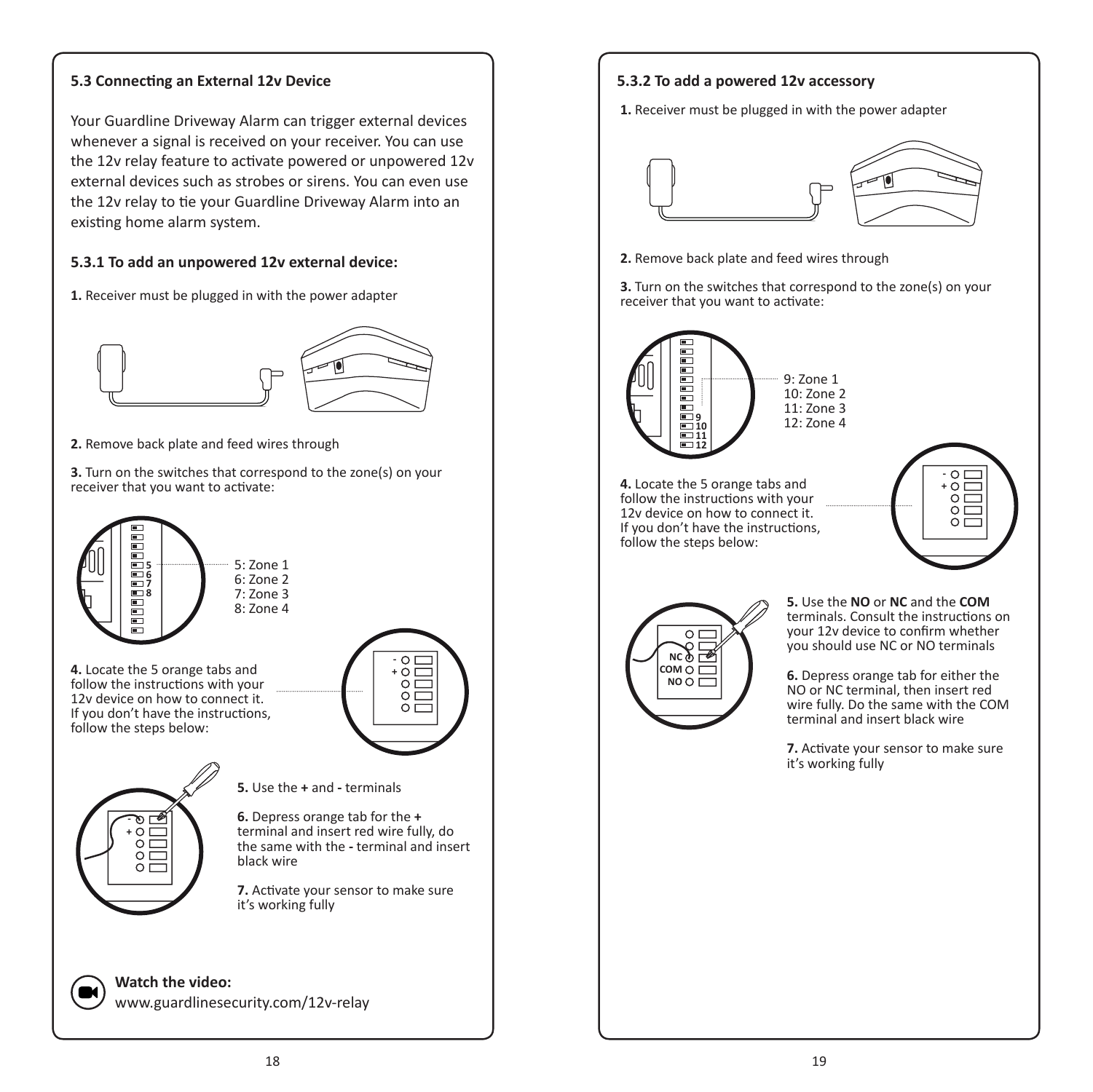

- 1 second Switch 3 right, Switch 4 right  $\Box$ 
	- 5 seconds Switch 3 right, Switch 4 left  $\Box$
- 10 seconds Switch 3 left, Switch 4 right  $\boxed{=}$
- 60 seconds Switch 3 left, Switch 4 left  $\Box$

**Output Terminal:** External devices, such as gate openers, door releases, or external speakers, can be wired to the receiver using the 12V out relay. Reference the instructions that came with your 12v device to see how it should be installed.



 **12V Out**: This terminal outputs 12V/300mA when the **A** selected zone is triggered in cooperation with "**E**" (12V Output Control). **Note:** See section "**E**" (12V Output Control) below for assigning zones.

 **NO (Normally Open):** Outputs to a closed circuit when **B** the selected zone is triggered in cooperation with "**F**". See section "**F**" (NO/NC Control) below for assigning zones.

 **COM:** Neutral/Grounding terminal. **C**

 **NC (Normally Closed):** Outputs to an open circuit when **D** the selected zone is triggered. See section "**F**" (NO/NC Control) below for assigning zones.

The NO and NC outputs cooperate with "**F**" (NO/NC Control).

#### **12V Output Control: E**

Selects which zone(s) will trigger your 12v device that is plugged into either the + or - terminal. Switches 5-8 are linked to zones 1-4. For example, engaging switch 5 will allow signals from zone 1 to trigger the attached 12v device.



Switches 5-8 only affect 12v devices that are connected to the + and - terminals. If your device is connected to the NO or NC terminals, use switches 9-12.

#### **NO/NC Control:** Selects **F**

which zone(s) will trigger your 12v device that is plugged into either the NO or NC terminals. Switches 9-12 are linked to zones 1-4. For example, engaging switch 9 will allow signals from zone 1 to trigger the attached 12v device.



Switches 9-12 only affect 12v devices that are plugged into either the NO or NC terminal.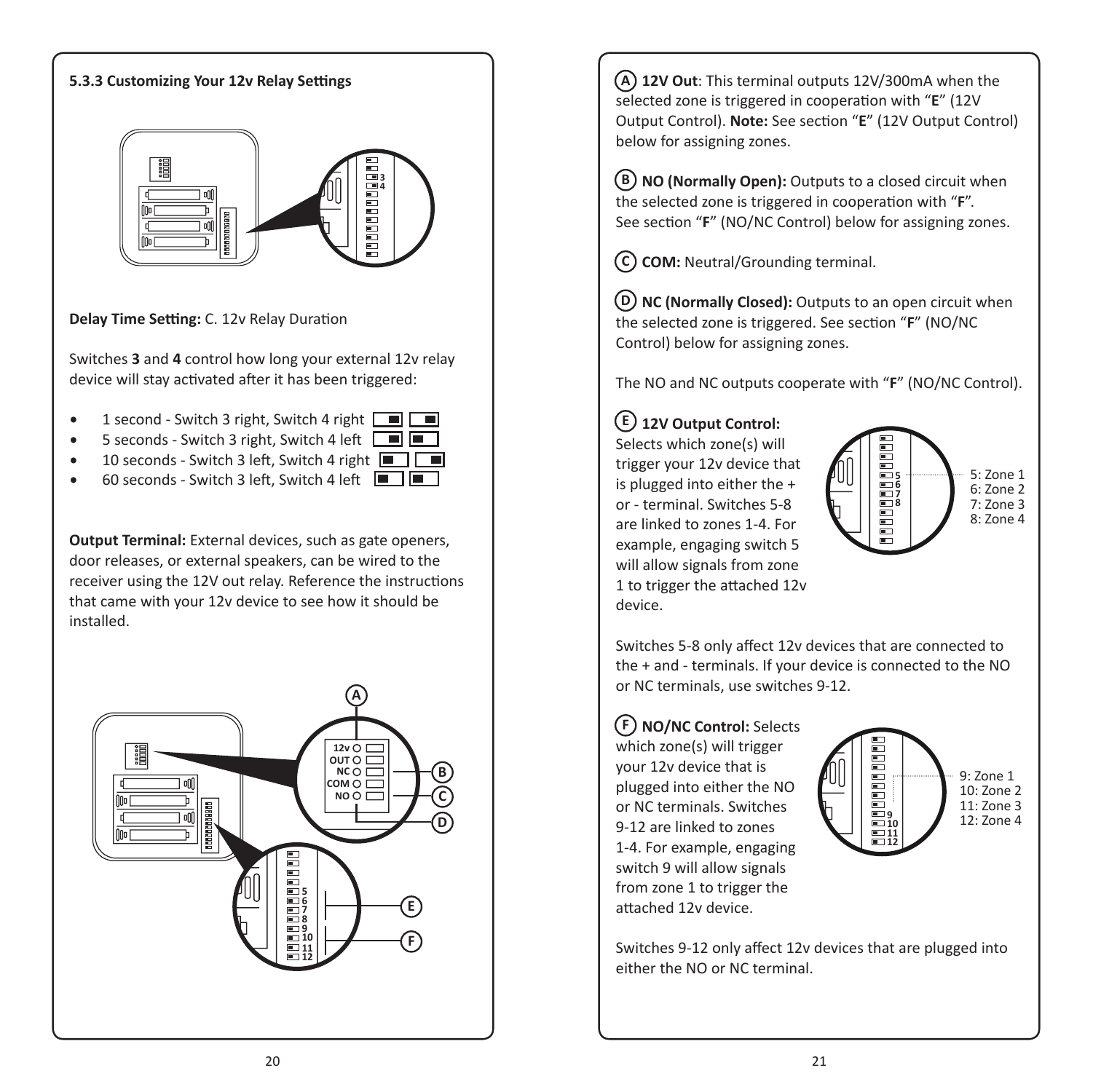## **6. Troubleshooting**

Most issues that arise can easily be resolved by changing the settings on your Guardline Driveway Alarm or performing a simple reset. Use the table below to find your exact issue and possible solutions for it.

| Issue            | Cause                                                           | Solution                                                                                                                                                                                                                                                                                                                                                         |
|------------------|-----------------------------------------------------------------|------------------------------------------------------------------------------------------------------------------------------------------------------------------------------------------------------------------------------------------------------------------------------------------------------------------------------------------------------------------|
| <b>No alarms</b> | Sensor and/or<br>receiver not<br>turned on/<br>powered up       | Confirm that your sensor<br>and receiver have working<br>batteries and/or are<br>plugged in and turned on.<br>Your receiver will have<br>a solid red or blue LED<br>above zone 1 when it is<br>powered on.<br>Your sensor eye will light<br>up red when it is<br>activated                                                                                       |
|                  | Volume not<br>turned up                                         | Ensure volume wheel on<br>the receiver is turned up<br>(turn towards 12V port for<br>max volume)                                                                                                                                                                                                                                                                 |
|                  | Sensor not<br>paired with<br>receiver                           | Follow instruction in<br>Pairing the Sensors with<br>the Receiver                                                                                                                                                                                                                                                                                                |
|                  | Incorrect<br>sensor<br>settings                                 | Reset all sensor dip<br>switches to factory settings<br>(see Manufacturer Default<br>Settings)                                                                                                                                                                                                                                                                   |
|                  | Sensor out<br>of range of<br>receiver/<br>interference<br>issue | If your sensor eye lights<br>up when activated, but<br>you aren't getting the<br>alarm on your receiver,<br>then your sensor is out<br>of range. If there is heavy<br>interference between<br>sensor and receiver,<br>your maximum effective<br>range will be decreased.<br>Move sensor and receiver<br>closer together until you<br>consistently receive alerts |

| Issue                            | Cause                                                           | <b>Solution</b>                                                                                                                                                                                                                                      |
|----------------------------------|-----------------------------------------------------------------|------------------------------------------------------------------------------------------------------------------------------------------------------------------------------------------------------------------------------------------------------|
| <b>No alarms</b>                 | Multiple<br>receiver<br>conflict                                | Follow the steps below<br>in "Multiple Receiver<br>Conflicts" to reset your<br>pairing code.                                                                                                                                                         |
| Sensor eye<br>not lighting<br>up | Sensor<br>batteries are<br>low, depleted<br>or not<br>installed | If your sensor is paired<br>with your receiver, look<br>at the LED below zone<br>3 on the receiver. If that<br>LED is lit or flashing, the<br>sensor batteries need to<br>be changed                                                                 |
|                                  | Incorrect<br>sensor<br>settings                                 | Reset all sensor dip<br>switches to factory settings<br>(see Manufacturer Default<br>Settings)                                                                                                                                                       |
| Inconsistent<br>alarms           | Sensor<br>not paired<br>properly                                | Reset all zones on your<br>receiver and re-pair<br>your sensor(s). See<br>the "Resetting the<br>Zones" section for reset<br>instructions                                                                                                             |
|                                  | Signal<br>Interference                                          | Move sensor to new<br>location at least 5 feet<br>from metal gates, poles<br>or structures. Receivers<br>used in buildings with<br>metal siding or stucco may<br>experience inconsistent<br>signals                                                  |
|                                  | End of<br>functional<br>range                                   | Move sensor closer<br>to your receiver and/<br>or remove any physical<br>objects between sensor<br>and receiver. If using in<br>a heavily wooded area,<br>or signal passes through<br>multiple buildings, your<br>effective range will be<br>reduced |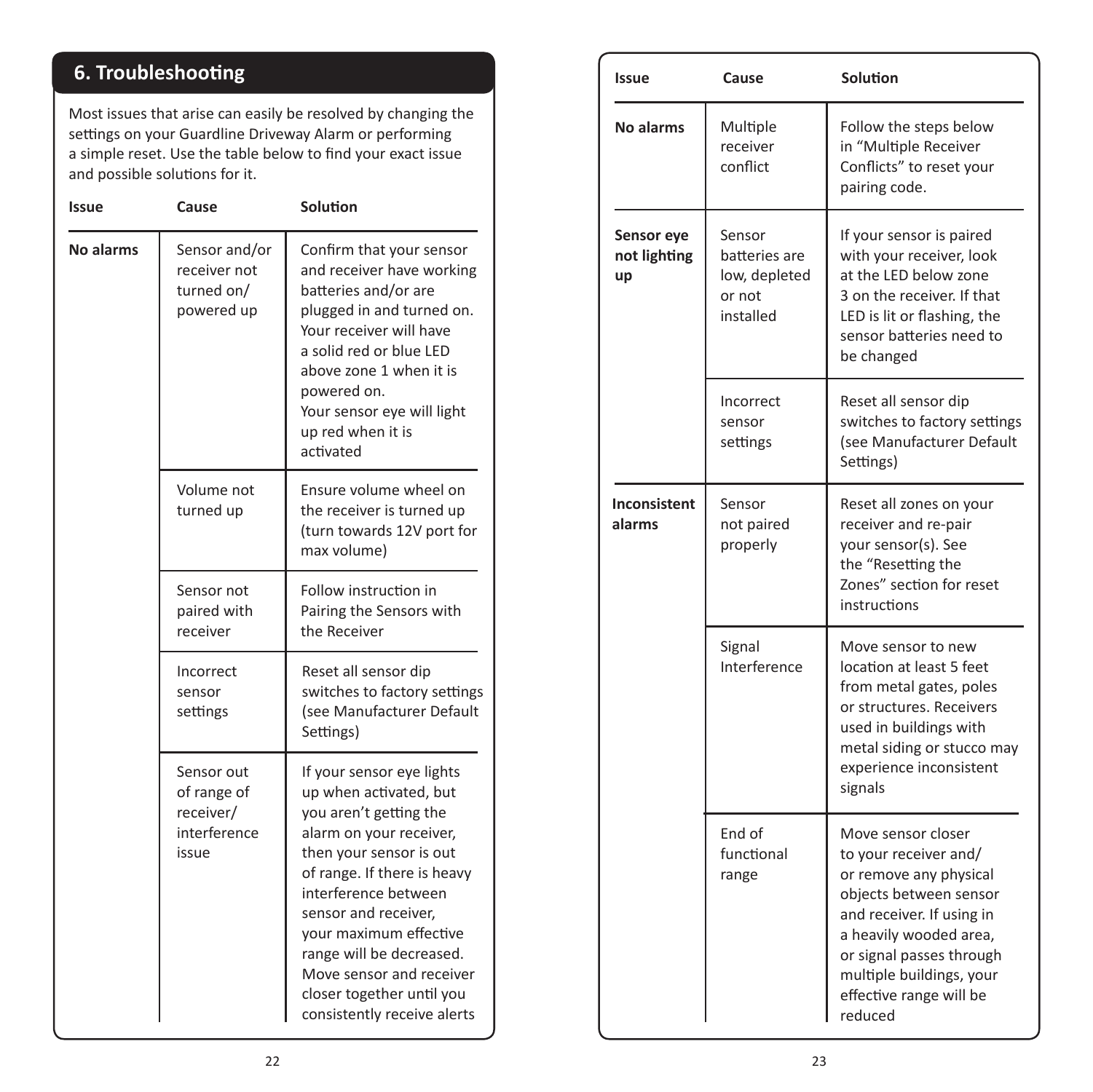| <b>Issue</b>                  | Cause                                                            | <b>Solution</b>                                                                                                                                                                                                                                                                                                               |
|-------------------------------|------------------------------------------------------------------|-------------------------------------------------------------------------------------------------------------------------------------------------------------------------------------------------------------------------------------------------------------------------------------------------------------------------------|
| <b>Inconsistent</b><br>alarms | Incorrect<br>sensor<br>settings                                  | Reset all sensor dip<br>switches to factory settings<br>(see Advanced Settings)                                                                                                                                                                                                                                               |
|                               | <b>Low Batteries</b>                                             | Replace your sensor<br>batteries and re-pair your<br>sensor to your receiver.<br>See Pairing the Sensors<br>with the Receiver for re-<br>pairing. Alkaline batteries<br>can be severely depleted in<br>cold temperatures.<br>We recommend using<br>lithium batteries in<br>your sensor to avoid<br>temperature-related issues |
|                               | Multiple<br>receiver<br>conflict                                 | Follow the steps below in<br><b>Multiple Receiver Conflicts</b><br>to reset your pairing code                                                                                                                                                                                                                                 |
| False<br><b>Alarms</b>        | Sensor or<br>Receiver<br>receiving<br>electrical<br>interference | Move sensor and/<br>or receiver away from<br>electrical transformers or<br>other cause of interference                                                                                                                                                                                                                        |
|                               | Moisture<br>inside sensor                                        | Take sensor inside, remove<br>backplate and batteries,<br>and air dry for 24 hours,<br>then test it the following<br>day. When re-installing,<br>ensure backplate is<br>securely screwed on and<br>sensor is protected from<br>the elements                                                                                   |
|                               | Low batteries                                                    | When the batteries in your<br>sensor or receiver are low,<br>it can cause your device<br>to behave erratically. See<br>Checking Battery Status to<br>determine battery health                                                                                                                                                 |

| Issue                                                  | Cause                                                                                                                                     | Solution                                                                                                                                                                                                                                       |
|--------------------------------------------------------|-------------------------------------------------------------------------------------------------------------------------------------------|------------------------------------------------------------------------------------------------------------------------------------------------------------------------------------------------------------------------------------------------|
| Can't<br>change<br>melody/<br>wrong<br>melody?         | Sensor paired<br>with different<br>melody                                                                                                 | Follow instructions in<br>Changing your Chime to<br>resolve                                                                                                                                                                                    |
| <b>Sensor</b><br>doesn't<br>stay where<br>pointed      | Sensor swivel<br>screw too<br>loose                                                                                                       | Use a phillips head<br>screwdriver to tighten the<br>screw on the back of the<br>mounting plate                                                                                                                                                |
| 6.1 Resetting the Zones                                |                                                                                                                                           |                                                                                                                                                                                                                                                |
|                                                        | troubleshooting common issues.                                                                                                            | Resetting the zone(s) on your receiver removes any<br>sensors that are paired to it, allowing you to re-pair those<br>sensors to a different zone. Resetting is also useful when                                                               |
|                                                        | To clear sensors from a zone:                                                                                                             |                                                                                                                                                                                                                                                |
| for 3 seconds to enter Learn<br>mode and select Zone 1 | 1. Press and hold LEARN/NEXT                                                                                                              |                                                                                                                                                                                                                                                |
| <b>LEARN/NEXT</b>                                      | 2. To select another zone, press                                                                                                          |                                                                                                                                                                                                                                                |
|                                                        | 3. Press and hold PAUSE/RESET<br>for 3 seconds to unpair all sensors<br>in that zone. The receiver will<br>beep when the zone is unpaired |                                                                                                                                                                                                                                                |
| then on again                                          | 4. Repeat steps 2 and 3 to reset<br>additional zones: to exit Learn<br>Mode, turn the receiver off and                                    |                                                                                                                                                                                                                                                |
| to receive alerts from them                            | <b>5.</b> Any sensors that were unpaired<br>during this process will have to be<br>re-paired to your receiver in order                    | <b>BEEP</b>                                                                                                                                                                                                                                    |
| 6.2 Changing your Chime                                |                                                                                                                                           |                                                                                                                                                                                                                                                |
| has been set.                                          |                                                                                                                                           | To change your chime, follow the steps in section 2.3,<br>"Pairing your Sensor and Receiver" with both your sensor<br>and your receiver nearby. If done correctly you will hear a<br>double-beep on your receiver confirming that a new melody |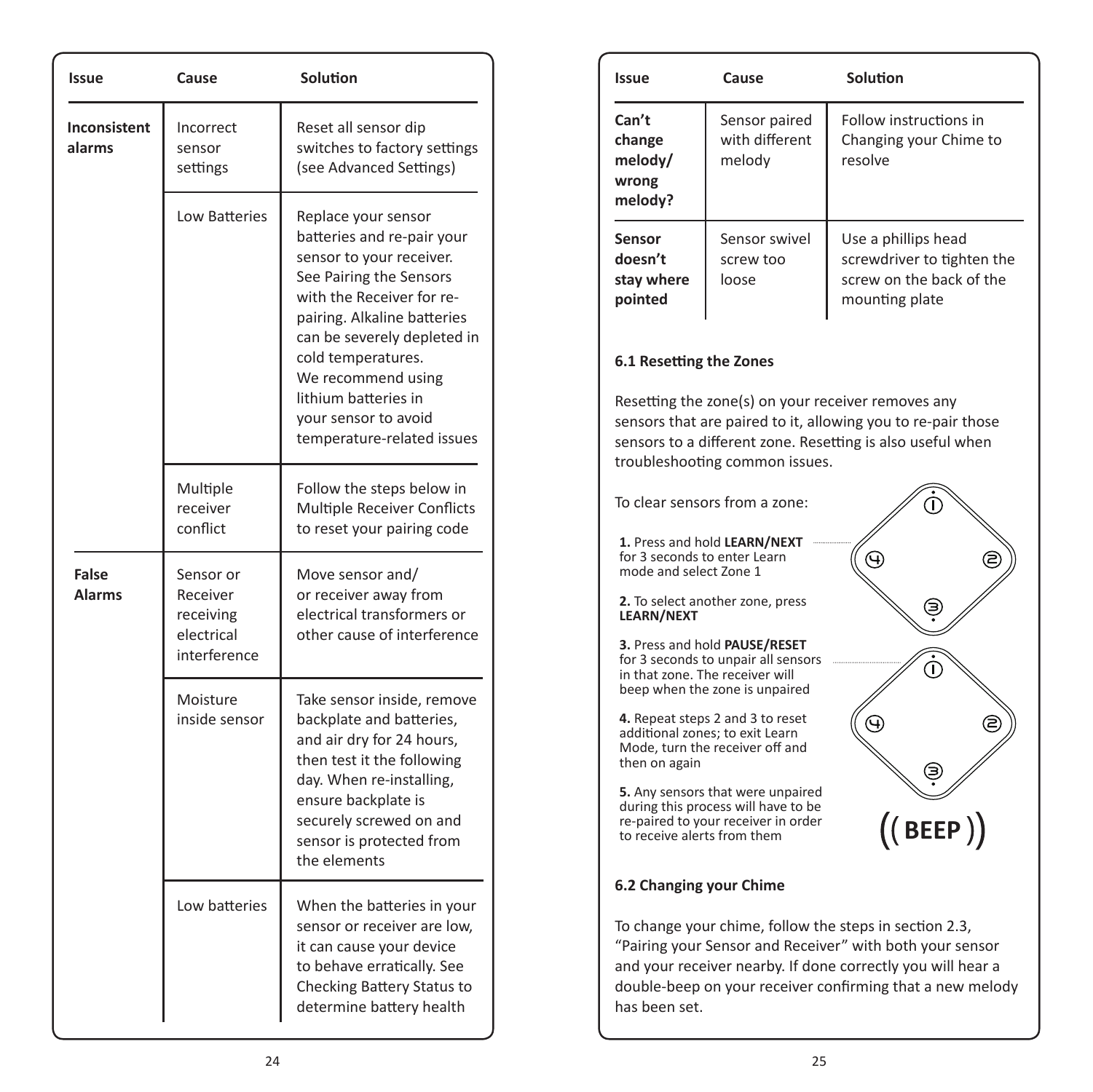#### **6.3 Multiple Receiver Conflicts**

You may have receiver conflicts if you are experiencing interference with the sensors, if you have multiple receivers, and/or if you have over 16 sensors with one or more using the same signal code. You will need to manually change the code in one or more of your sensor units.

To manually change the signal code:

- **1.** Remove one (1) battery from the sensor.
- **2.** Press and hold the Test button.
- **3.** While holding the test button, re-insert the battery.

**4.** Continue holding the test button until the sensor LED flashes five times. When the LED flashes five times, the sensor has a new signal code to use with the receiver.

See Section 2.3, "Pairing Your Sensor and Receiver" for instructions.

### **7. Accessories**

#### **7.1 GUARDLINE Extra Receiver for Driveway Alarm**

Add-on Receiver compatible with the Guardline Driveway Alarm.



#### **7.2 GUARDLINE Extra Sensor for Driveway Alarm**

- Additional sensor compatible with the Original Guardline Driveway Alarm
- Add up to 4 sensors per zone (for a total of 16)
- Sensor has a 40 ft (12 m) detection range
- Weather resistant and ready to withstand the elements
- An unlimited number of receivers can be added